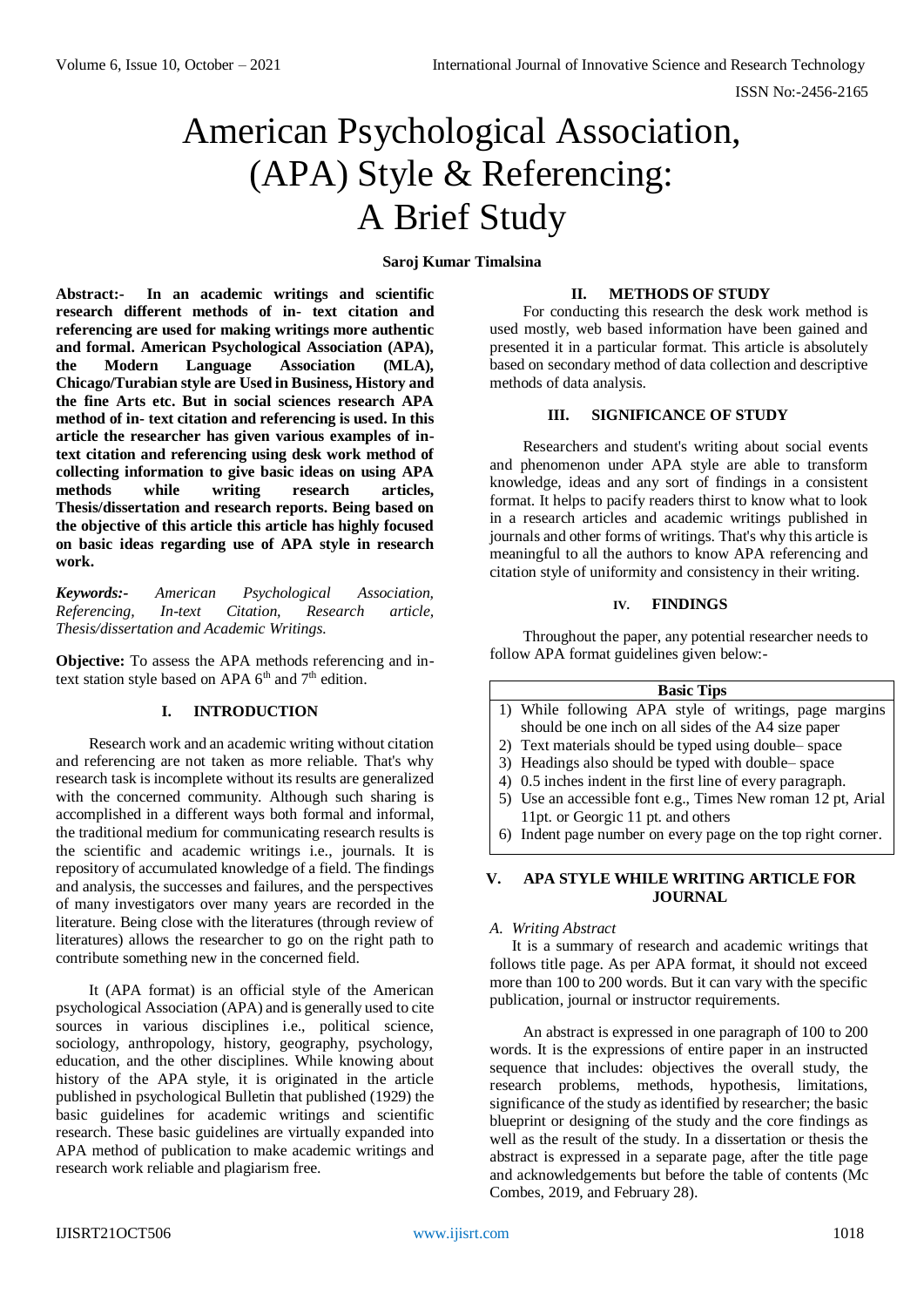### *B. Writing Main Body*

The core part of the writings includes actual contributions of the author. In a research paper / article / report, the main body will be divided into further section i.e., *introduction, methods, result, and discussion section.*

### *C. Ways to Arrange References*

This part of the article includes a systematic presentation of all the sources that is followed by the researcher while writing the respective paper. If the researcher has borrowed any sort of information in any part of the writing, it needs to be addressed properly in this section. Over handy paper, it needs to be properly referenced in this section. It helps to the author to be safe from possible unnecessary charge of plagiarism and intellectual cheating.

# **VI. APA STYLE IN AN OTHER ACADEMIC WRITINGS**

#### *A. In-text citation*

While writing an academic writings, it is obligatory to include citations in the text addressing where did the writer find the information used. Such processes are called in-text citations and APA format suggests that citing in APA format in the text of research paper, the researcher should use author's name followed by the date of publication (Cherry, 2020, August 25). For example :- **(Sharma, 2010, P. 25)**

Important Tips for Reference pages

- New page for References.
- Write the term "References" at the centre top of the paper.
- Put all references in alphabetic order.
- Align the first line of a reference flush with the left margin.
- Indent each additional line (actually accomplished by using the TAB Key).
- Make sure the reference section in double-spaced.
- Use *italic* for title of books, Journal, Magazines, and newspapers. (Source: Streefkerk, Raimo. (2020, November 6.)
- In this section, all sources cited should include.

While including in-text citation in an academic writings and research work, it must be correctly addressed within intext citation immediately following the quote. Direct quotations must be reproduced as the original (exactly), including cording, spelling, capitalization, and punctuation and other signs. For instance: -**Sharma and Shrestha (2004)** opined that "One clear result of representations focused on the empowerment process of women in developing society"(P.112).

The editing note [**Sic.]** is used if the quotation contains a mistake (grammatical or otherwise); indicate this error as original source by using after the error, including the square brackets.

a) Long Direct – quotations

Citation longer than 40 words should be indented and double spaced with no quotation marks. For long quotations, the Punctuation is placed before the parentheses. For instance:

Sharma and Shrestha (2004) explain this view: The situation of back warded

#### b) Short direct quotations

In an academic writings quotations shorter than 40 words should be placed into a text and enclosed by double quotations marks (" ").

## c) Quotes within quotations

Occasionally, a quote will have within it a quote from second source. In this case, for long quotations, enclose direct quotation in double quotation mark, and for short quotations, use single quotations mark to enclose Quotes,

#### Example (Short)

|             | Sharma and Shrestha (2004) note that" |  |  |  |
|-------------|---------------------------------------|--|--|--|
|             |                                       |  |  |  |
| $(P.152)$ . |                                       |  |  |  |

| Example (Long) | Sharma and Shrestha (2004) note that " |  |  |
|----------------|----------------------------------------|--|--|
|                |                                        |  |  |
|                |                                        |  |  |
|                |                                        |  |  |
|                |                                        |  |  |
|                |                                        |  |  |

In any academic writing indirect quotes and paraphrased ideas are allowed to be placed without using the original wording. These ideas or arguments became combined with the researcher's agreements, but they must be cited appropriately. For instance:- **Sharma and Shrestha (2004)**  supports this idea (P.112).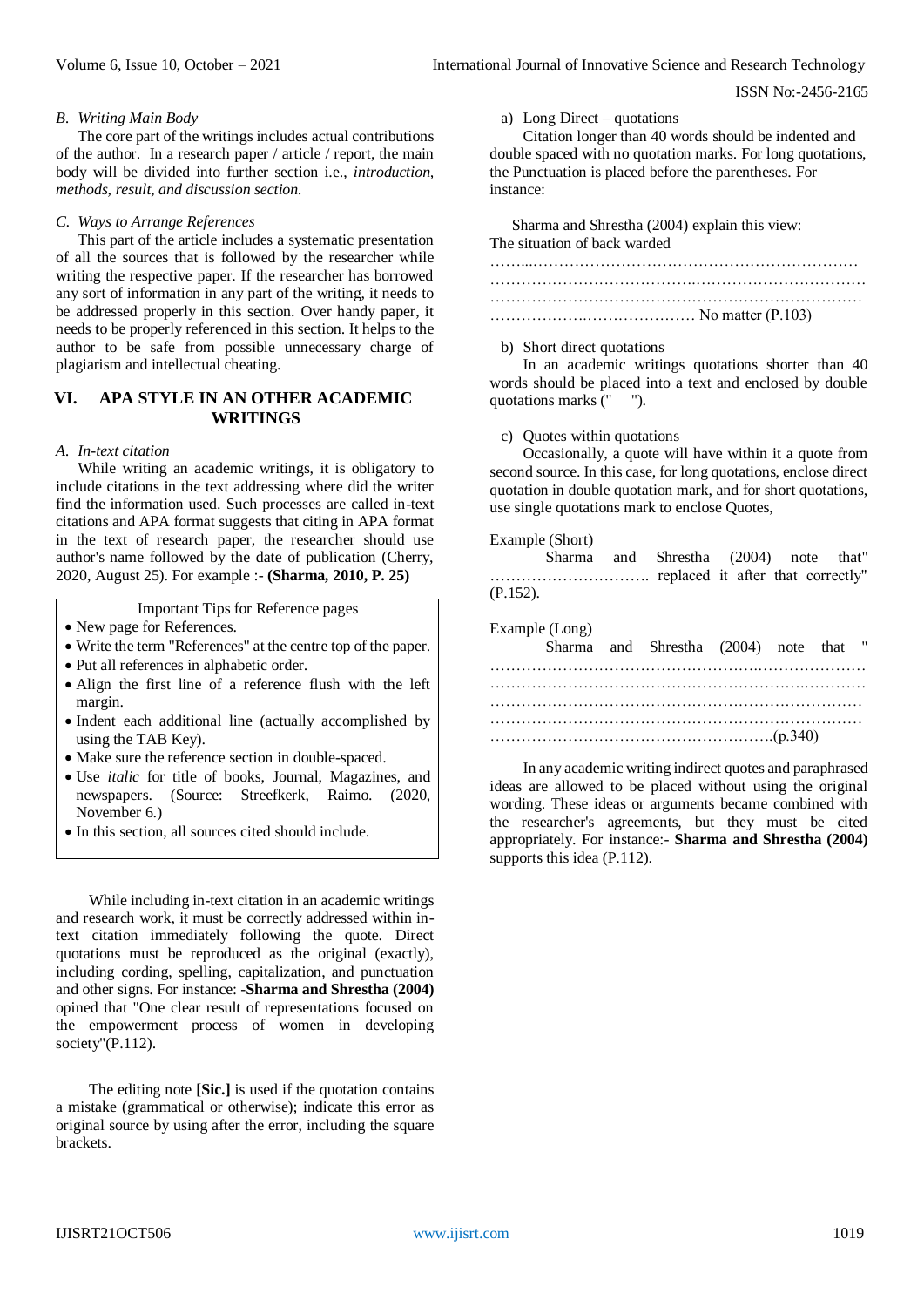

information about each source.  $R_{\text{eff}}$ 

Source: [https://www.citationmachine.net/apa,](https://www.citationmachine.net/apa) accessed on31 October, 2021

d) More about In-text citations

In any research work and in an academic writings, it is highly recommended to show the sources of information obtained from its original sources i.e., books, journals, magazines, newspapers, electronic and web sources. While applying these quotations it must be referred as prescribed by APA method both in the text and in the reference list.

While following APA style in an academic writings and research work, each and every sentence containing ideas or information of others must include in a reference containing the author's name, the date of publication, and the page or chapter reference, if applicable. Page references are typically only required in direct citations and are needed for indirect citations when drawing on an obscure element of an author's argument, or a point with which is dealt only briefly. If an author's name is mentioned in a sentence, it must include the date and page reference (If applicable). In parentheses after the author's last name, if an author is not mentioned in the sentence, include the author's last name date of publication, and page reference in parentheses at the end of the sentence.

Example:-

```
Timalsina (2072 BS), Quote …………….. (p. 67).
                       Or
quote …………. (Timalsina, 2072 BS, P. 67)
```
If citing sources, within a paragraph, more than one, include both the author's name and year of publication in the first citation, but, the year can be omitted in subsequent citations.

However, if the source can be confused with another one i.e., describing two articles by the same author in the same paragraph then include the year in all citations.

For example:-

(Timalsina, 2020: Upreti 2018)

a. If no pages are in the document

If there are no page number (e.g.) electronic documents).use the paragraph number as "Para 1, 2, 3…"

Cite the heading and the paragraph number it if paragraph number is not visible (e.g., Timalsina, 2020, Nepal – India, Para, 4).

b. Books/Reports Published by organization

In course of applying citation, if the sources are of any organization or groups, if should be addressed as: - (e.g., United Nations),

c. Works with no author

If no author's name is used in any text, the first few words of the title of the work in place of the author should include. In this course use double quotation marks around the title of an article or chapter, and use italics for the title of a periodical, book, brochure, or report and so on. For instance:-

"*Indian micro-management*" (2015) defines …………………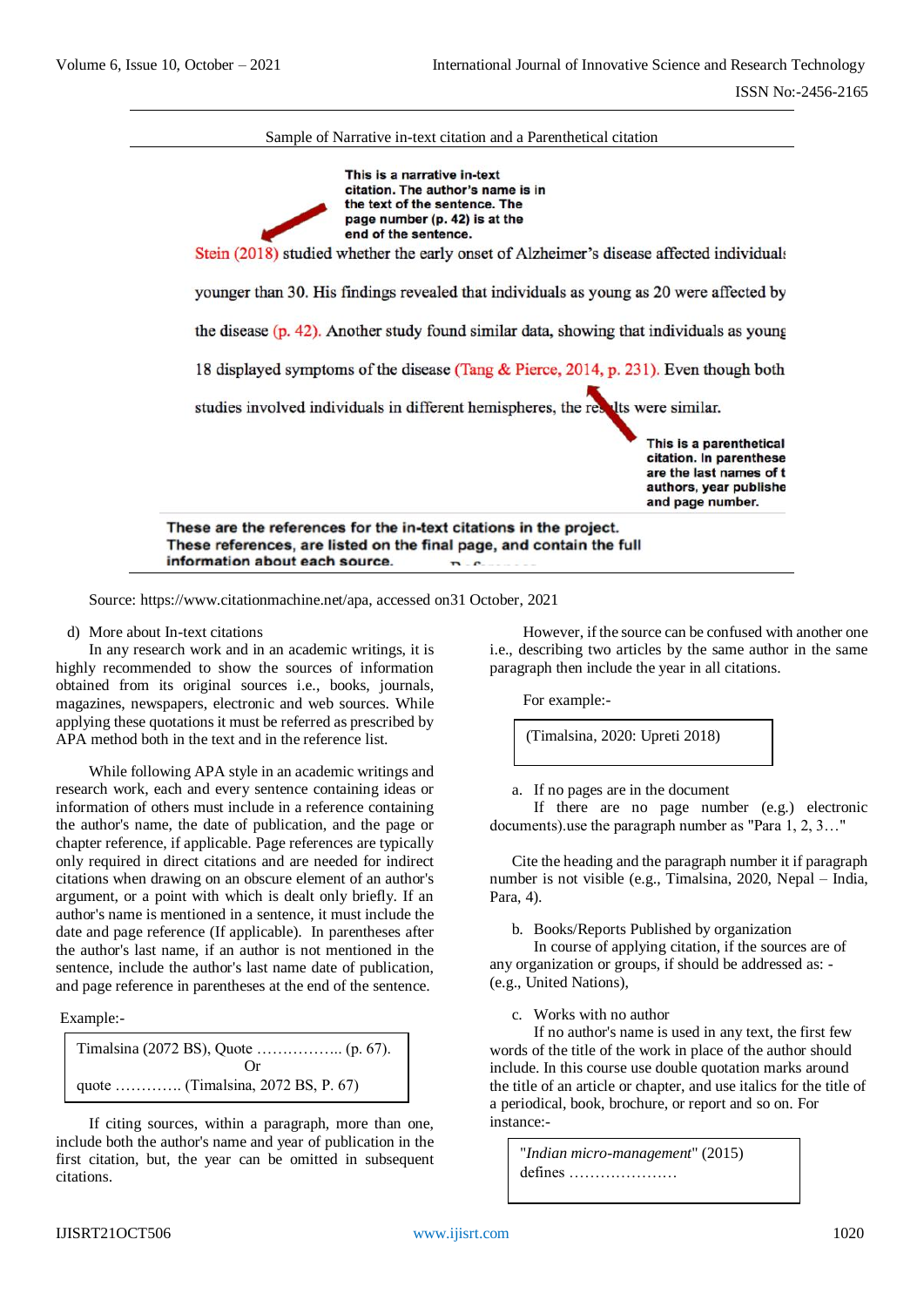d. Anonymous author (Unknown / impersonal)

If a work is designated as "Anonymous" write the word **anonymous** in place of the author.

For example:

| Anonymous, (2020) |  |
|-------------------|--|
|-------------------|--|

e. Class notes, interviews, personal communication

In course of citing personal communications in any academic writings and research work including letters, emails, personal interview, phone conversations, and similar sources that contain incommunicable data (e.g. class note) that are not included in the reference list, but need to be cited in-text. To cite personal communications, include the initials and last name of the communication and that exact data.

### Example:-

|          | SarojTimalsina (Personal) Communication, |
|----------|------------------------------------------|
|          | April 14, 2020)  (SarojTimalsina,        |
| P.C. 11) |                                          |

## *B. Ellipsis*

In course of academic writings if unnecessary part of a paragraph is to be avoided the writer can follow an ellipsis that helps to omit words or sentences that is not important in the text being written.

For example, from a direct quotation, indicate this by using through spaced periods in place of the missing words (………..). But if it happens at the end of a sentence, use for periods. Be careful that, all commas and periods must be within the quotation marks. Keep in mind that the quote must still embody the original idea and the author fairly represented.

For Example: Sharma & Shrestha (2004) have asserted that ''…………… ………. …………..'' (P. 130).

## *C. Tables*

While writing a research paper table are generally expressed. It provides an effective ways of expressing a large number of data on a required amount of space. Tables should be used to express vital data directly related to the content of the paper and to simplify text that would otherwise be dense with numbers. If the writer includes a table repeating the same information in the text is worthless. The following information should contain with table

- Table number Number all tables not text.
- $\bullet$  Title Explanatory title.
- Headings each column should contain a short heading text
- Do not refer "the table above'' term but use table1, 2,3…). While doing analysis.

a. Sample Table:-

|                  | Sample ANOVA Table |                |        |                |
|------------------|--------------------|----------------|--------|----------------|
| Stubhead         | df                 | F              | $\eta$ | $\overline{p}$ |
|                  |                    | Column spanner |        |                |
| Row 1            | $\mathbf{1}$       | 0.67           | .55    | .41            |
| Row <sub>2</sub> | $\overline{2}$     | 0.02           | .01    | .39            |
| Row <sub>3</sub> | 3                  | 0.15           | .33    | .34            |
| Row 4            | 4                  | 1.00           | .76    | .54            |

Note. This is where authors provide extra information important to the data, such a<br>findings that approach statistical significance depending on the p value: Significant<br>at the  $p<0.05$  level.

### (Source:

[https://www.google.com/search?q=sample+table+in+apa+st](https://www.google.com/search?q=sample+table+in+apa+style+writing) [yle+writing\)](https://www.google.com/search?q=sample+table+in+apa+style+writing)

## Table 1.

The Number of thousands of litres of hot sauce consumed in Canada, the United States, and Britain 2007-2012

| Column1              | $\overline{2007}$ |    | $\sqrt{2008}$ | $\overline{2}$ 2009 |    | $\overline{2010}$ |     | $-2011$ |     | $-2012$ | v   |
|----------------------|-------------------|----|---------------|---------------------|----|-------------------|-----|---------|-----|---------|-----|
| Canada               |                   | 12 | 18            |                     | 13 |                   | 22  |         | 19  |         | 18  |
| <b>United States</b> |                   |    | 64            |                     | 66 |                   | 72  |         | 74  |         | 69  |
| <b>Britain</b>       |                   | 20 | 16            |                     | 15 |                   | 18  |         | 21  |         | 19  |
| <b>Total Litres</b>  |                   | 89 | 98            |                     | 94 |                   | 112 |         | 114 |         | 106 |

Note, Data for hot sauce consumption in the United States from Kantar Media (2010), for Canada from Statistics Canada (2011), and for Britain from Euromonitor International (2010b).

(Source: https://www.google.com/imgres?imgurl)

b. Sample Figures:-

In the figure the font size for all parts should be between 8 and 14

- Include a legend to explain any symbols used in the table
- Use descriptive caption but short



Note. A note describing content in the figure would appear here

Source[: https://www.google.com/imgres?imgurl](https://www.google.com/imgres?imgurl)

To cite figure, refer by number (Figure  $-1$ )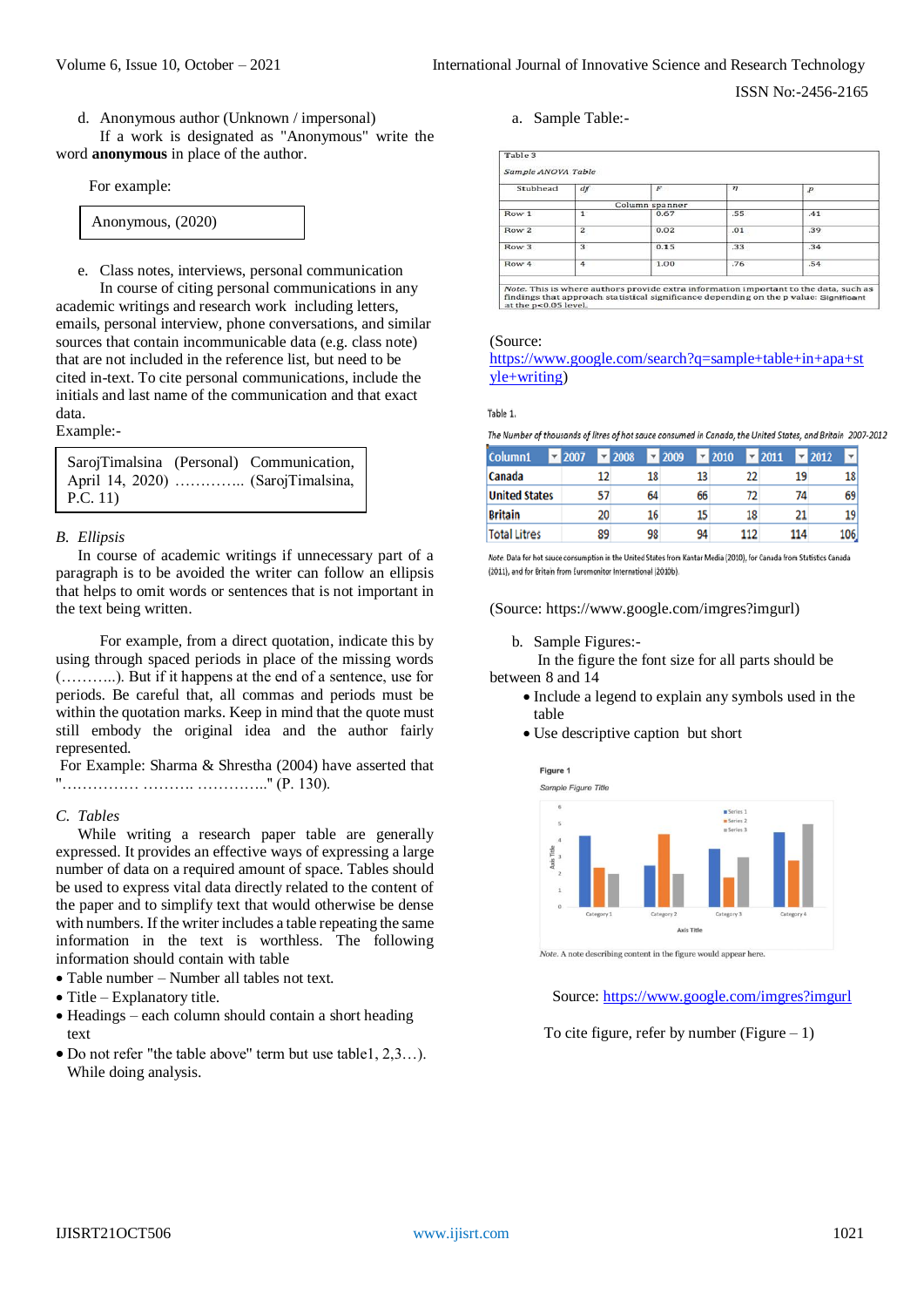

#### **Labeled Elements of a Figure in APA Format**

Source: [https://www.bibliography.com/apa/using-apa](https://www.bibliography.com/apa/using-apa-figures-correctly/)[figures-correctly/](https://www.bibliography.com/apa/using-apa-figures-correctly/)



Note: If the figure you are using is just for decoration, use this template without the figure label.

#### Source:<https://www.google.com/imgres?imgurl>

#### *D. Avoid plagiarism:*

Plagiarism involves taking someone else's ideas or arguments, putting them into your own words, without proper citation. To avoid plagiarism, cite all sources, information used in the text that requires quotations and both in-text and reference list citations. If using another's ideas, into your own words, it does not need quotation marks, but in text and reference list citation is must.

Saint Mary's university (2009), Plagiarism is the presentation of words, ideas or techniques of original another as one's won. It is lawful if it is obtained following prescribed methods by APA, MLA & other styles with proper citation. It is not illegal and unethical if it is used as per prescribed manner by APA, MLA and other methods of citations as well as referencing.

*A common knowledge does not require citation. For instance USSR collapsed on 1989. But UN was established in 1945 AD and its members have reached 193 by the end of 2020 A.D. (Brooks, 2020, P.80).*

## *E. Referencing*

In social sciences, APA format of citations in an annotated bibliography, and add a synopsis for each entry. The synopsis is found immediately after the citation, and it should be indented on the left hand margin the entire bibliography should be double spaced. Further about referencing,

 Journal Articles a) Journal Article with DOI Ex–Timalsina, Saroj (2012). "Neapl-India Relations".*Aanusheelan A multi disciplinary journal*, 10130L.

 Journal Articles a) Journal Article without DOI (electronic)

Ex- TimalsinaSaroj (2012).Nepal – India Relations.Aanusheelan, A multi disciplinary Journal Vol. Page …….. Retrieved from ttp/www.timelsc.com/

b) Journal Article with DOI (Print

articles)

Ex- Timalsina, Saroj (2012) "Nepal and India Relations. *Aanusheelan a multi disciplinary Journal 9.* 15-18.)

a) Journal article with more than seven authors

To reference a journal article with more than seven authors, list the first six followed by an ellipsis, then the last anther. For instance:- Sharma, R, Bhattari, S., Gyawalai, P, Ghimire, S, Timalsina, SK, Subedi, S ………….. Pokherel,  $K<sub>n</sub>$ )

b) Chapter in an edited book

Timalsina, S. (2012)."Nepal – India Relations" in Ram K. Dahal (Ed.), Diplomatic Relation of Nepal (PP. 110- 115) Kathmandu: M.K Publications.

c) Use of encyclopedia

"Right against exile". (2015). An Encyclopedia of Britannia (Vol. 10, P. 105). Balshih. D. Waltz.

d) Magazine article

Dahal, R.K. (2010, April 10). "Article title". *Magazine*, name Italic, 205, 3.

e) Newspaper article

Sharma, K. (2020, April, 10). 'Title of Article', *The Kathmandu Post*, 6.

- f) Government Document Ministry of Health (2010) ……………… Kathmandu.
- g) Unpublished conference paper

Sharma, K. (2006, May). Title of article paper presented at the annual convention of the international Studies Association, Kathmandu.

h) Grey Literature. (Brouchures, etc)

Sharma, K. (N.D).Politics at University (Brochure) Author.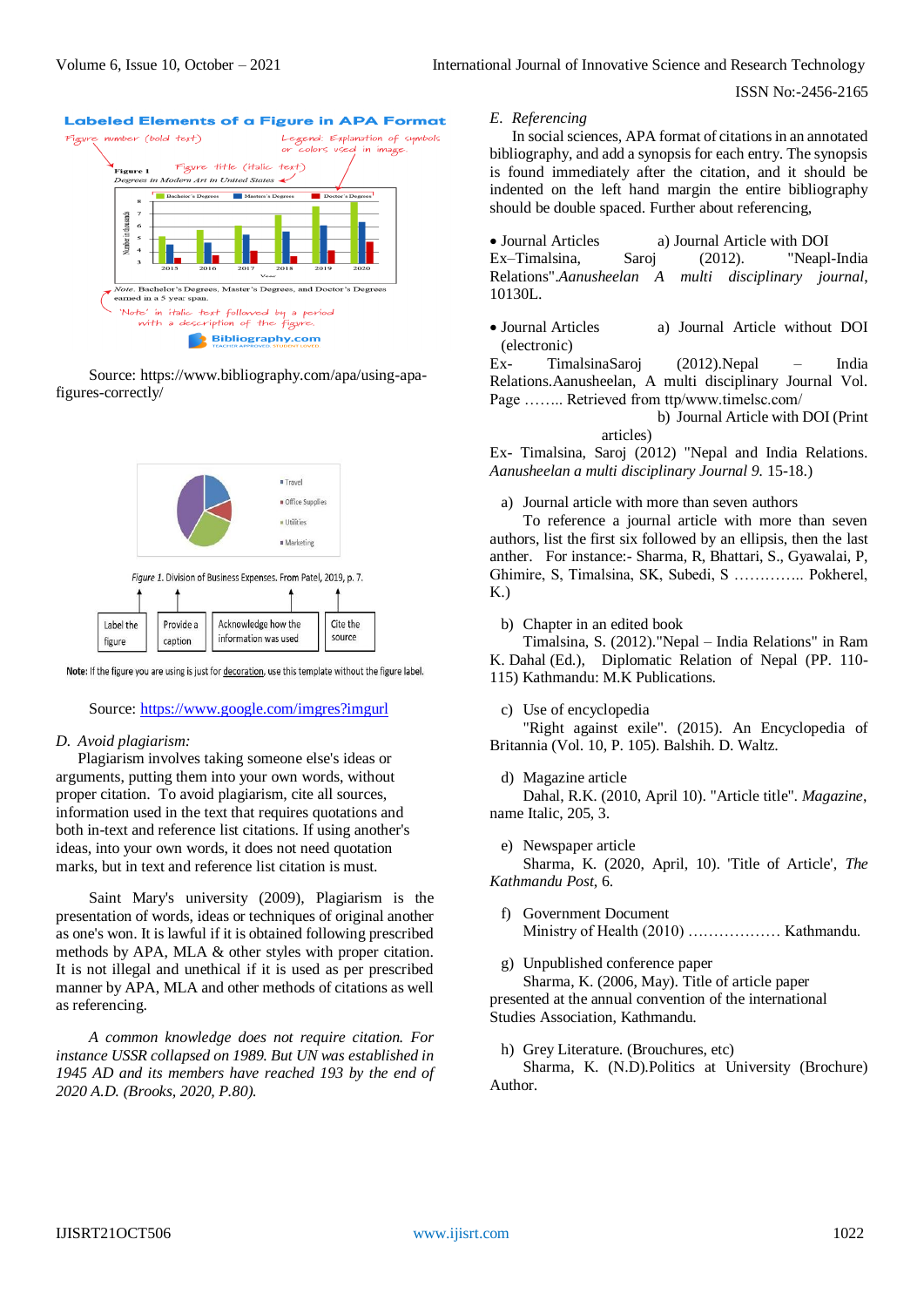i) Film and documentaries

Sharma, K. (Proucer), &Bhattari, K. (Director). (1998). *Amakamaya* (Feature Film). Kathmandu: Digital pictures.

j) Video Clip

University of California, Mathau. (2010). Political discourse (Video fire). Retrieved from [http://www.youtube.com/wathch?V:3D9D98Vsxnr.](http://www.youtube.com/wathch?V:3D9D98Vsxnr)

# k) Lecture's notes

Timalsina, S.K. (2020, November). Political Participation. Power point preservation at Bachelor Degree's first year guest lecture's class. Bhaktapur. Retrieved from http://…………2020/…… pdf.

l) Citing multiple works in one parenthesis if, it should follow the below given style:-

If the given works are done by the same author, the journal is stated once followed by the dates inorder chronologically.

# Example:-Sharma (2010, 2012, 2013).

If these works are by multiple authors than the reference, are ordered alphabetically by the first author separated by a semicolon as follows: (Sharma and Bhattari, 2012; Bhattari &Dahal, 2015).

## m) Citing a secondary source

In this situation the original author and date should be started first followed by as cited in following by author and date of the secondary source.

For example:-Sharma and Bhattari (2012) as cited in Sharma, Bhattari &Dahal, 2015 [\(https://www.medoley.com/guides/apa-atetion-guide\)](https://www.medoley.com/guides/apa-atetion-guide).

# APA Referencing style updated to 7<sup>th</sup>Edition!

Guidelines modified to make updates to the APA referencing style published in the  $7<sup>th</sup>$  edition of the publication Manual of the American Psychological Association (2020) should be followed by the author who is going to write new writings. While researcher and authors and students who have already commenced thesis or other major works should continue to use APA 6<sup>th</sup> edition.

There are both significant and minor changes in the new edition. They are:-

# *F. Significant Changes:*

a) Multiple authors –

Applying in-text citations for three or more authors it should include the name of the first author only followed by et.al.

b) Reference-

While following APA  $7<sup>th</sup>$  amendment, it should include all authors' names and the list entries for work done by these authors.

c) For work done by more than by 20 authors-

For work done by more than *twenty* authors, it should include the name of the first 19 authors followed by on ellipsis (……) and then the final author's name.

# d) Publication:-

Place of publications is no longer included in reference as per the  $7<sup>th</sup>$  amendment.

e) Issue number-

Journals that have an issue number should include the issue number in parentheses immediately after the volume number.

- f) DOI**-**In this format: https//doi.org/xxxxx DOIs are not required.
- g) Retrieved**-**It is not necessary to include the word retrieved from" before a URL.
- h) Database names and URLs

In an academic writings and research work databases items should not be included in references, except for databases such a chorine, FRIC and Factiva that include works of limited circulation for these items include the name of the database and the URL for the specific work.

# **VII. FOR ELECTRONIC WORKS**

The reference should be the same as in printed version of the electronic works that do not have DOI or a directly linked URL [\(https://libguides.murduch.edu.and/APA\)](https://libguides.murduch.edu.and/APA).

# *A. Writing a conclusion*

A conclusion is an important part of the paper. It provides easy way to grab the theme of the articles or academic writings to the reader. It should be presented in a single paragraph and suggest possible future research on the topic. While reminding the reader of the contents and importance of the paper it accomplishes this by stepping back from the specifics in order to view the bigger picture of the document.

# **An Easy check list for writing a conclusion**

- Is it the theme of the paper accurately restated here?
- Are the main points of the paper addressed and pulled together?
- Do you remind the reader of the importance of the topic?
- Make sure that the paper places its findings in the context of real source change.
- It there a sense of closure?
- The paper should naturally come to an ends not to leave the leader hanging
- Do you avoid presenting new information?
- No new ideas should be introduced in the conclusion. I is simply a review of the material that is alread present in the paper. The only new idea would be the suggesting of a direction for future research. (WALDEI UNIVERSITY. (n.d). Writing paper. Conclusions. Retrieved for [https://academic](https://academic/) guides Wolden.edu/writing centre/writing process/conclusion.)